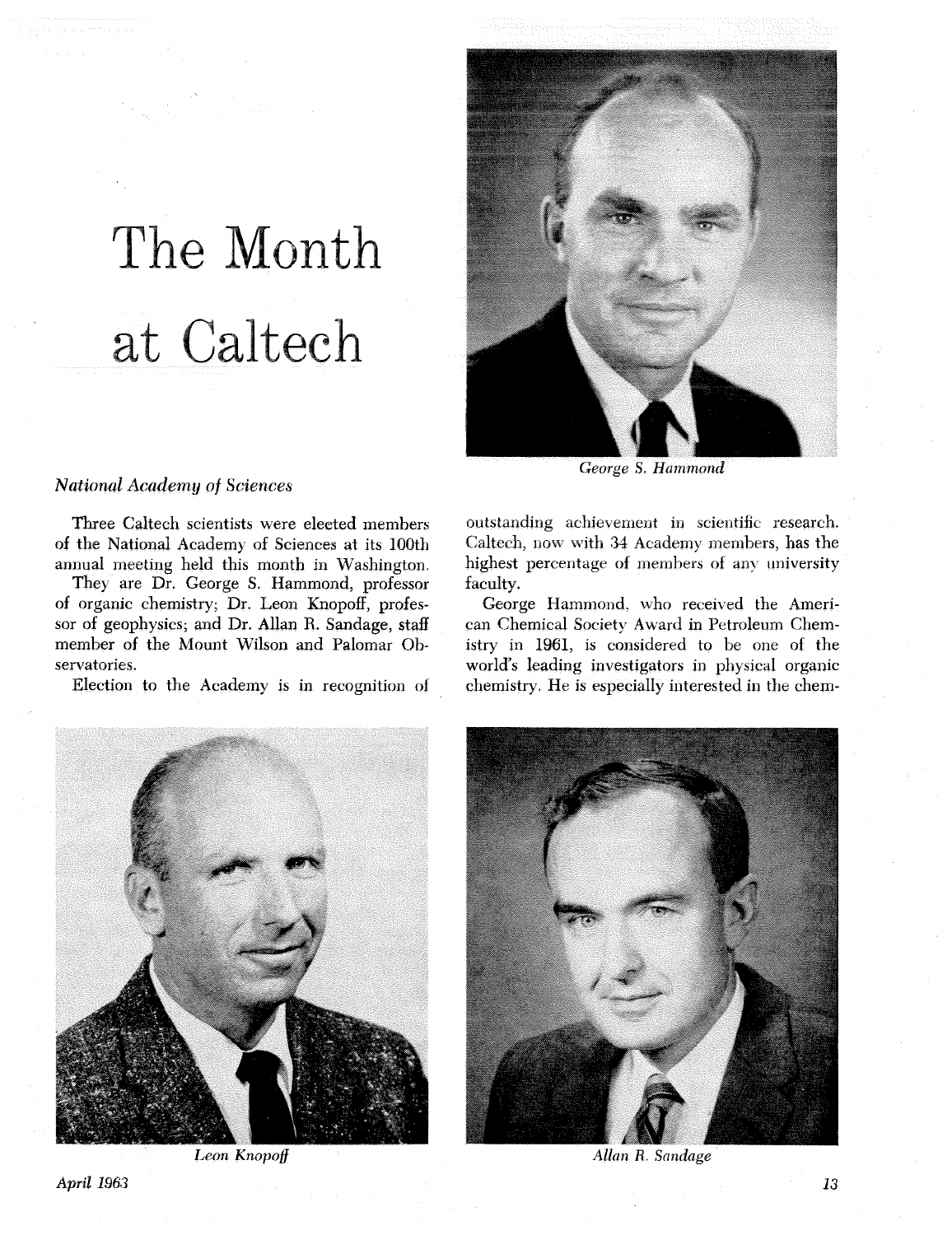ical changes that occur in some molecules as the result of energy being transferred to them by other molecules that have absorbed energy from light. He also does research on reactions that occur when one molecule is added to another. His earlier work produced new insight into the action of oxidation inhibitors. Dr. Hammond is the author of a new textbook, Organic Chemistry, with D. J. Cram, and is also co-author of Analytical Organic Chemistry.

Dr. Hammond was graduated from Bates College in 1943 and received his MS and PhD degrees from Harvard University. His academic experience includes teaching and research at Iowa State College and the University of Illinois. He came to Caltech in 1956.

Leon Knopoff has contributed much to the understanding of waves in the earth and has done significant research on the mechanism of earthquakes, and on the composition of the earth's crust, mantle, and core. His mathematical models of earthquakes have represented major advances in seismology.

**A** native of Los Angeles and a Caltech alumnus, Dr. Knopoff got his BS degree at Caltech in electrical engineering in 1944, then received his MS and PhD degrees in physics. He is a professor of geophysics on the faculties of both Caltech and UCLA.

Allan Sandage has made important contributions on the evolution of stars, star clusters, galaxies, and the universe. He has done important work on developing cosmic yardsticks for measuring the immense distances beyond the Milky Way Galaxy. He is also interested in the rates of recession of galaxies and has found evidence that the universe is slowing down. He put together the *Hubble Atlas of Galaxies, which represents a rich* source for future studies of galaxies.

Dr. Sandage was graduated from the University of Illinois in 1948 and received his PhD at Caltech in 1953. He joined the Mount Wilson and Palomar Observatories staff in that year, and has received several awards for his work.

#### **Richard Chace Tolman Medal**

Ernest H. Swift, professor of analytical chemistry and former chairman of the division of chernistry and chemical engineering, has been awarded the 1962 Richard Chace Tolman medal by the southern California section of the American Chemical Society.

Dr. Swift, who has been a member of the Caltcch faculty for 44 years, received the medal



Ernest *H.* **Swift** 

"in recognition of his research contributions to analytical chemistry, leadership and interest in the development of analytical procedures, and his long and continued interest in teaching as well as for his service to the local and national chemical community, the American Chemical Society and the nation."

This is the third year the section has awarded the medal, named for the late Dr. Tolman, professor of physical chemistry and mathematical physics at Caltech.

#### **NASA** *Grant*

The Institute has received a grant of \$268,900 from the National Aeronautics and Space Administration to support the training of 15 full-time graduate students in space-related sciences and technology. The purpose of the grant is to "help" achieve the long-range objectives of the national space program and meet the nation's future needs for highly trained scientists and engineers."

The grant takes effect in September. Each graduate student chosen for the training program will receixe \$2,400 for 12 months of training plus an allowance for dependents up to \$1 **000** per year. The recipient is assured three years of graduate study provided he maintains a satisfactory record.

Eighty-eight colleges and universities have been selected to receive these training grants from NASA for the academic year 1963-64. with a total of approximately 800 graduate students participating in the program.

continued on page 16

14 Engineering and *Science*